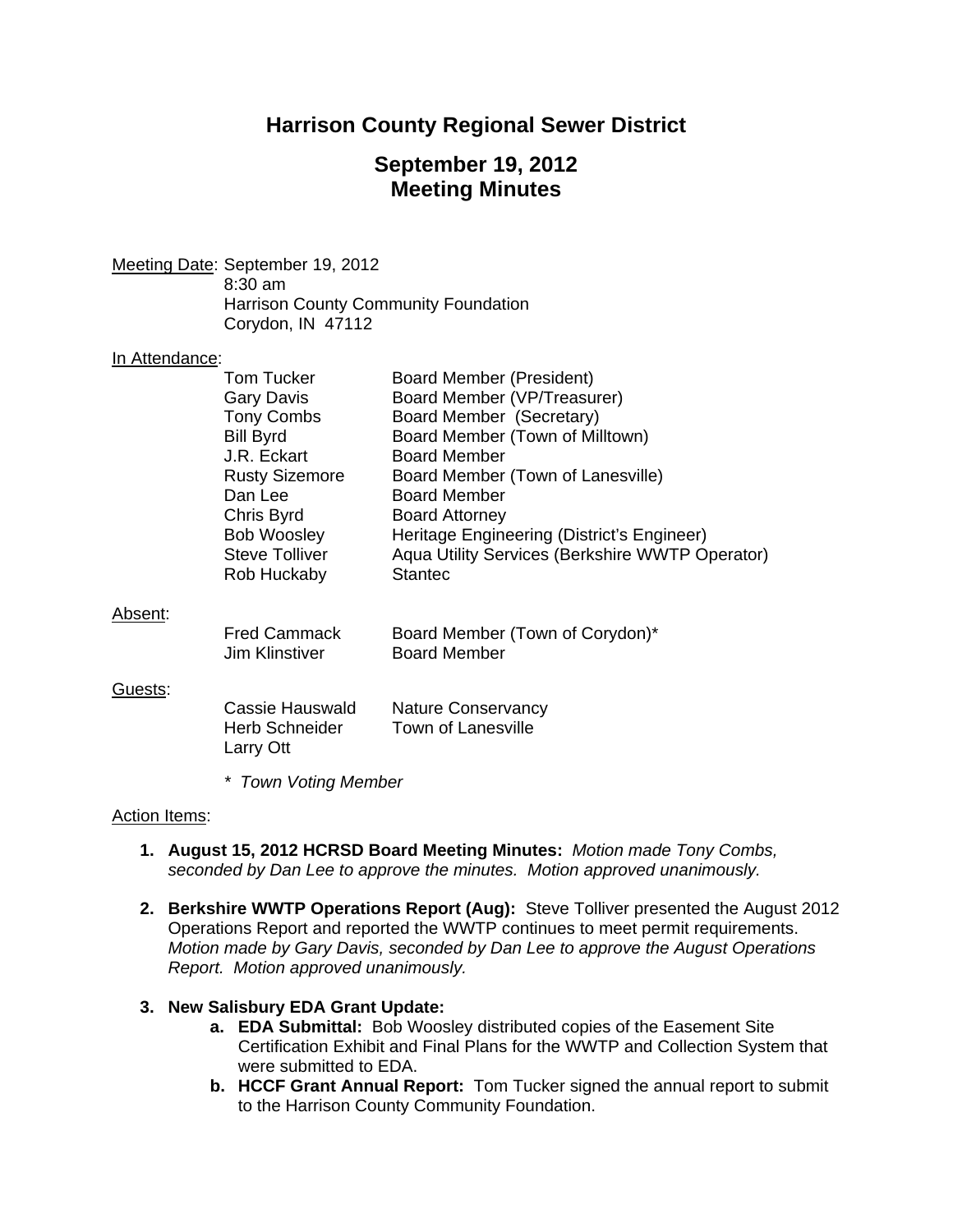HCRSD Mtg Minutes Sept. 19, 2012 Page 2 of 3

## **4. Lanesville Interchange:**

- **a.** Agreement with Lanesville: A draft agreement was prepared and is currently being reviewed by the District and Town. Tom Tucker will work directly with the Town to finalize the draft and will present to the Board at the next scheduled meeting for acceptance (note: a special meeting may need to be called to finalize this agreement). Upon approval of the agreement by both parties Tom and Herb Schneider will go before the Council to request funding. A copy of the acceptable agreement will be presented to the Council at that time.
	- **Rates and Charges to District:** Discussion was held on what the Town would charge the District. This needs to be finalized in the agreement prior to meeting with the Council. Tom suggested a base rate be established that includes an escalator clause allowing the rate to be increased each year per the CPI index with a not to exceed cap at 3%.
	- **WWTP Capacity:** Rusty Sizemore stated that the rated capacity of the WWTP is 77,000 GPD and the current average daily flow is approximately 28,000 GPD. He also noted that the Town was successful in securing their grant for the construction of a second clarifier. This clarifier will not increase plant capacity but will provide a backup and redundancy at the plant.
- **5. Stormwater Demonstration Project (Lanesville School Campus & Corydon School Campus):** 
	- **a. Lanesville Campus:** Rob Huckaby reported that he has met with Lanesville School Corporation to review the Memorandum of Understanding (MOU). The school corporation is currently reviewing. Design is underway with construction scheduled to occur over the Christmas Holiday break. Final plans and specs will be presented to the Board at future meetings for acceptance.
	- **b. Corydon Campus:**Rob met with the South Harrison School Corporation (Dr. Clark) to discuss and review the project and MOU. Dr. Clark is in the process of hiring a new facilities manager and requested time to allow this person to review to ensure all are in agreement on the ultimate location of the proposed facility. Dr. Clark asked that Rob follow up with him in two (2) weeks to discuss this matter. It is anticipated construction on this project will carry over into 2013.
	- **c. Encumbrance of Funds:**Funds that will not be expended by the end of this year will need to be encumbered and carried forward to 2013. Chris Byrd will draft an Inter-local agreement between the District and County to carry these funds forward. *A motion was made by JR Eckart, seconded by Tony Combs to allow Chris to draft an inter-local agreement between the District and County to encumber the \$85,000 funding allocation and transfer these funds to the District. Motion passed unanimously.*
	- **d. South Harrison School Campus and North Harrison School Campus:** Tony Combs suggested the District consider future projects on these campuses.
- **6. Nature Conservancy (Septic Maintenance Awareness Project):** Cassie Hauswald reported that the flyer has been finalized and will be sent out soon. South Harrison